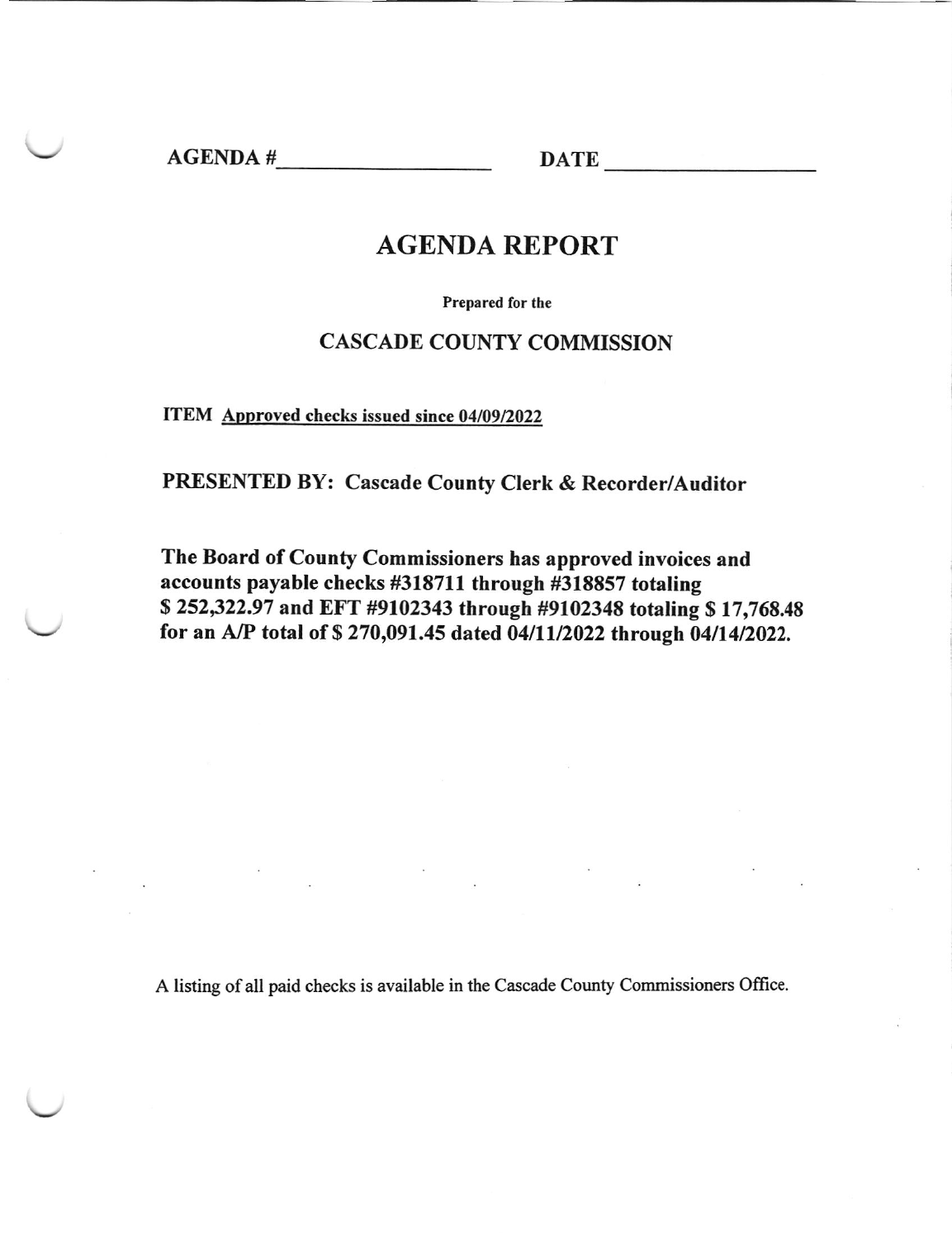AGENDA # DATE

## AGENDA REPORT

Prepared for the

### CASCADE COUNTY COMMISSION

ITEM Approved checks issued since 04/16/2022

PRESENTED BY: Cascade County Clerk & Recorder/Auditor

The Board of County Commissioners has approved invoices and accounts payable checks #31858 through #318983 totaling S 429409.26 and EFT #9102350 through #9102358 totaling \$ 1,337.91 for an A/P total of \$ 430,747.17 dated 0411812022 through 0412112022.

A listing of all paid checks is available in the Cascade County Commissioners Office.

 $\sim$   $\sim$